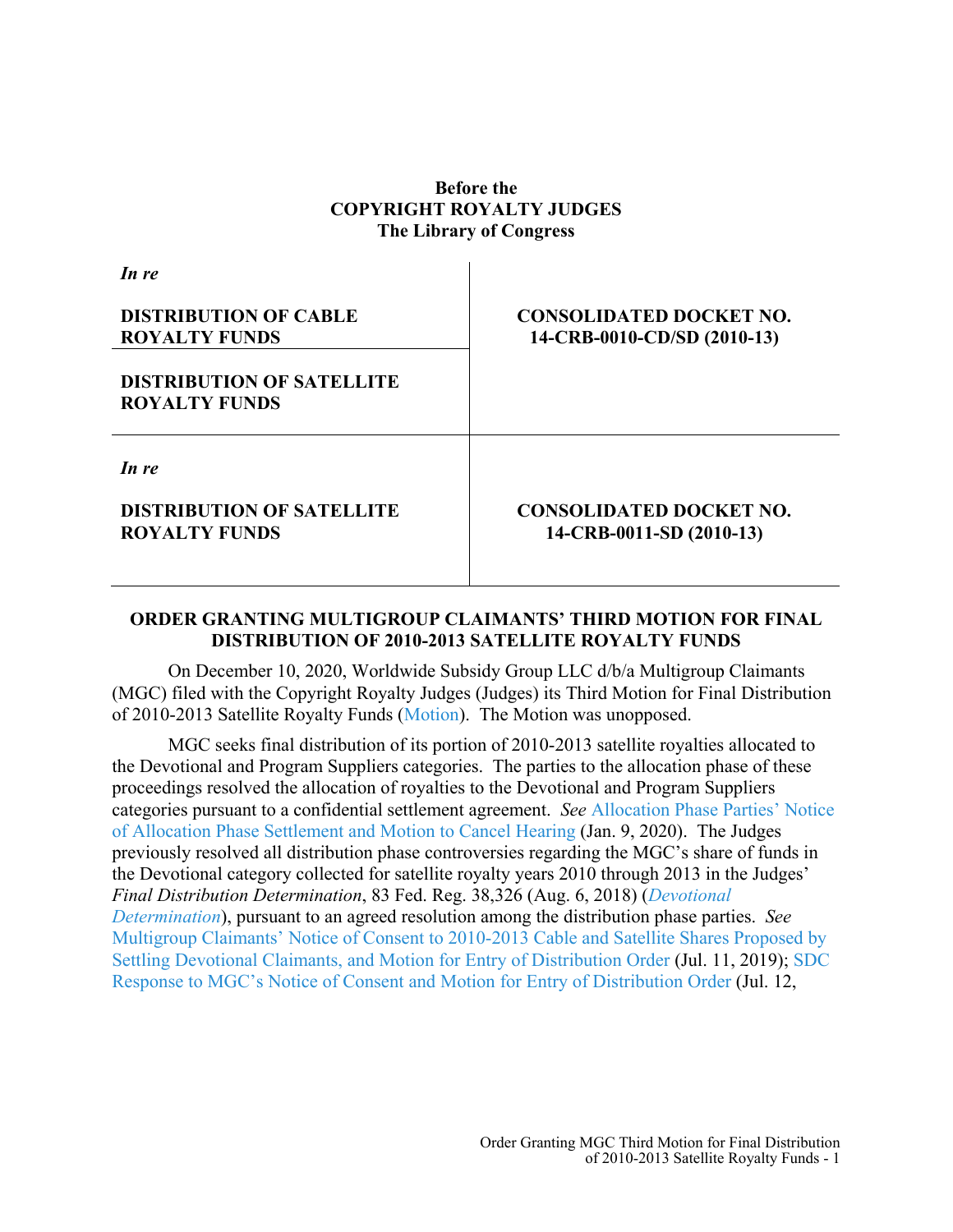$2019$ .<sup>1</sup> No party appealed the Final Distribution Determination, and the time permitted for appeal by 17 U.S.C. § 803(d) has expired.

The Judges also previously resolved all distribution phase controversies regarding MGC's share of funds in the Program Suppliers category in the Judges' *Final Distribution Determination*, 83 Fed. Reg. 61,683 (Nov. 30, 2018) (*[Program Suppliers Determination](https://app.crb.gov/document/download/3651)*), pursuant to an agreed resolution among the distribution phase parties. *See* [Joint Notice of](https://app.crb.gov/document/download/3423)  [Stipulation Regarding Royalty Shares Proposed by MPAA-Represented Program Suppliers and](https://app.crb.gov/document/download/3423)  [Motion for Entry of Distribution Order](https://app.crb.gov/document/download/3423) (Aug. 9, 2018).<sup>2</sup> MGC appealed the *Final Distribution Determination* seeking review of certain of the Judges' interlocutory orders, but the U.S. Court of Appeals for the District of Columbia Circuit dismissed the appeal in an unpublished *per curiam* decision on December 6, 2019.

The Judges find that the *Devotional Determination*, the dismissal of the appeal of the *Program Suppliers Determination*, and the confidential settlement agreement among all parties to the allocation phase of these consolidated proceedings together end any remaining controversy with regard to the subject funds. $3$ 

Therefore, pursuant to 17 U.S.C. § 801(b)(3)(A), the Judges **ORDER** final distribution of MGC's share of satellite royalty funds allocated to the Devotional and Program Suppliers categories for satellite royalty years 2010-2013 in accordance with the calculations already performed by the Licensing Division of the Copyright Office (Licensing Division) pursuant to the *SDC Distribution Order* and the *MPA Distribution Order*. The Licensing Division shall allocate to MGC 100% of investment growth accruing on the subject funds after final distribution of the SDC's and MPA's shares. MGC must provide all pertinent information to

| <b>Satellite Royalty Year</b> | <b>MGC Share</b> |
|-------------------------------|------------------|
| 2010                          | 24.7%            |
| 2011                          | $11.7\%$         |
| 2012                          | $9.3\%$          |
| 2013                          | $2.3\%$          |

 $<sup>1</sup>$  The Judges adopted the following satellite royalty shares for MGC within the Devotional category:</sup>

*Devotional Determination* at 38,326.

<sup>2</sup> The Judges adopted the following satellite royalty shares for the MGC within the Program Suppliers category:

| <b>Satellite Royalty Year</b> | <b>MGC Share</b> |
|-------------------------------|------------------|
| 2010                          | 0.48%            |
| 2011                          | 0.18%            |
| 2012                          | 0.18%            |
| 2013                          | $0.11\%$         |

*Program Suppliers Determination* at 61,684.

<sup>3</sup> The Judges have previously reached this conclusion in *Order Granting Settling Devotional Claimants' Motion for Final Distribution of 2010-13 Satellite Royalty Funds* (Jan. 13, 2020) (*[SDC Distribution Order](https://app.crb.gov/document/download/20243)*) and *Order Granting MPA's Motion for Final Distribution of 2010-13 Satellite Royalty Funds* (Jan 13, 2020) (*[MPA Distribution Order](https://app.crb.gov/document/download/20239)*).